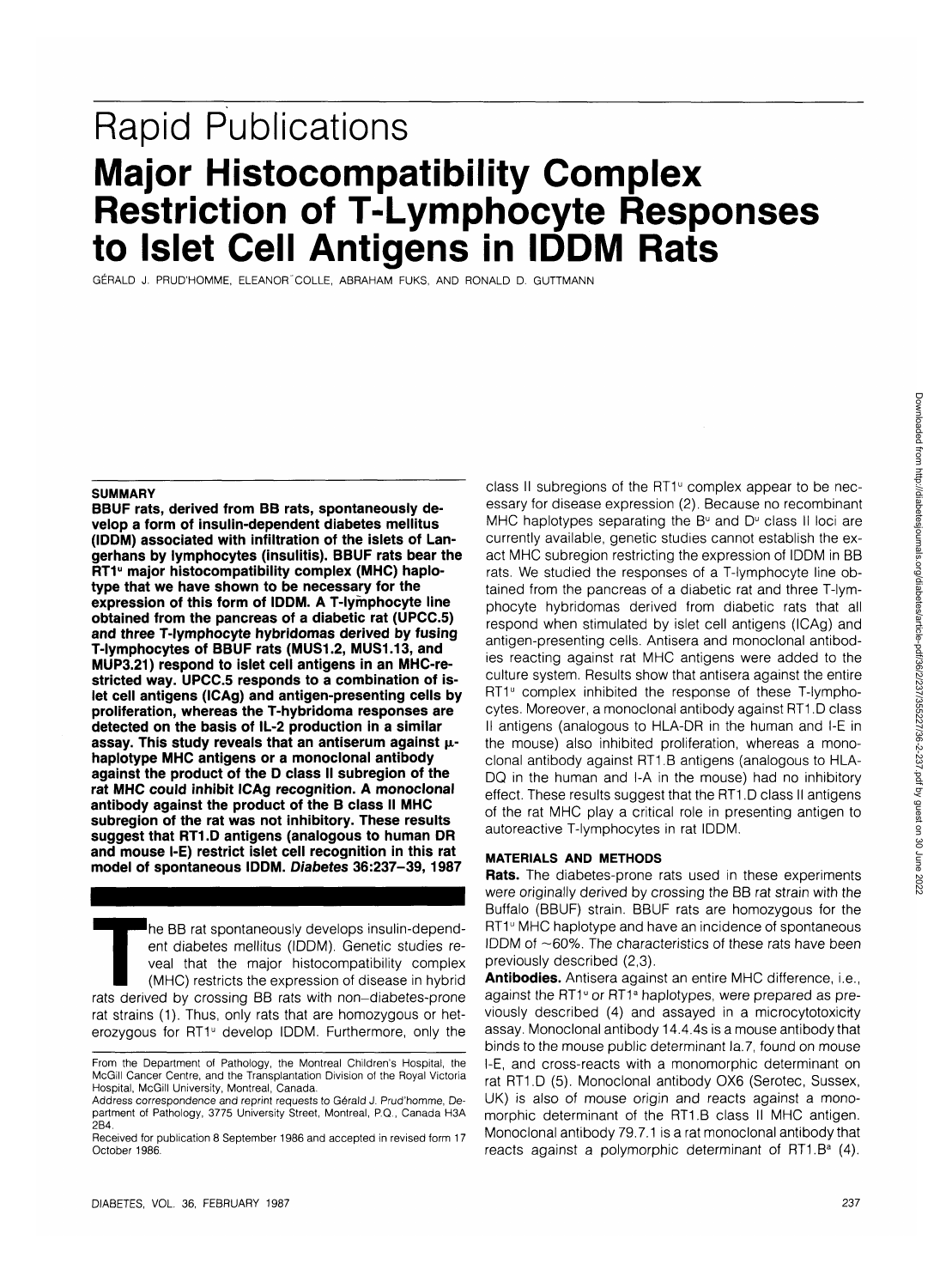### T-LYMPHOCYTE RESPONSES TO ISLET CELL ANTIGENS

TABLE 1 MHC restriction of pancreas-derived T-lymphocyte line UPCC.5

| <b>Blocking</b><br>antibodies*                                                                                                   | UPCC.5 <sup>+</sup>                                                                            | UPCC.5 plus<br>ICAg‡                                                                                        |
|----------------------------------------------------------------------------------------------------------------------------------|------------------------------------------------------------------------------------------------|-------------------------------------------------------------------------------------------------------------|
| ANTI-RT1 <sup>v</sup> (serum)<br>ANTI-RT1 <sup>ª</sup> (serum)<br>Normal rat serum<br>14.4.4s (MoAb anti-D)<br>OX6 (MoAb anti-B) | $899 \pm 237$ §<br>$391 \pm 4$<br>$335 \pm 62$<br>$402 \pm 37$<br>$279 \pm 41$<br>$529 \pm 73$ | $8364 \pm 1139$<br>$802 \pm 249$<br>$4086 \pm 238$<br>$4436 \pm 605$<br>$1184 \pm 138$<br>$35,227 \pm 4714$ |

\*Sera or monoclonal antibodies (MoAb) were added to cultures at a concentration of 10% vol/vol.

 $\dagger$ 10<sup>5</sup> UPCC.5 cells per well with 5  $\times$  10<sup>5</sup> irradiated Wistar-Furth spleen cells.

 $±20 \text{ µg/ml}$  of islet cell-derived membrane-bound protein.

§[3 H]thymidine incorporation expressed as counts per minute ± SE on day 3 of culture. The results of a representative experiment are demonstrated. Three separate experiments gave similar results.

Monoclonal antibodies were prepared by saturated ammonium sulfate precipitation followed by purification on a protein A column. Antibodies were dialyzed extensively with phosphate-buffered saline and then with RPMI-1640. Monoclonal antibodies were then adjusted to a concentration of 1 mg/ml.

**Preparation of T-lymphocytes.** T-lymphocyte line UPCC.5 was derived from the pancreas of a newly diabetic rat by a method previously described (6). Briefly, islets of Langerhans obtained <24 h after the onset of overt IDDM in a rat were isolated by digestion of pancreatic tissue with collagenase type V (Sigma, St. Louis, MO) and separated from exocrine pancreatic tissue on a Percoll (Pharmacia, Uppsala, Sweden) density gradient as described by Buitrago et al. (7). Islet cell monolayers, which include accompanying T-lymphocytes that are infiltrating islets, were prepared by digestion with trypsin (0.25%). Pancreatic cells at a concentration of 10<sup>5</sup> cells per milliliter of medium were incubated in a medium supplemented with 15% T-cell growth factor (TCGF) (6) and contained  $5 \times 10^5$  irradiated (3000 rads) autologous splenic filler cells per milliliter. Dead cells were removed after 6 days on a Ficoll-Hypaque density gradient. After 10 days the growth of T-lymphocytes (as determined by immunofluorescence) became apparent. These T-lymphocytes were maintained in culture with 15% TCGF and fed three times a week.

T-lymphocyte hybrids MUS1.13 and MUS1.2 were constructed and tested as previously described (8). Briefly, concanavalin A (ConA)-activated T-lymphoblasts obtained from the spleens of newly diabetic rats were grown in medium supplemented with interleukin 2 (IL-2) for 3-5 days. These T-lymphocytes were fused with the BW5147 mouse hypoxantine, aminopterin, thymidine (HAT)-sensitive thymoma line. Fusion was performed at a ratio of 10 ConA blasts per BW5147 cell with 35% polyethylene glycol. Cells were seeded in microwells (96-well plates) with  $5 \times 10^5$  irradiated splenic filler cells per well. Hybridomas were selected in HAT medium, and after 3-6 wk hybridoma colonies appeared. MUP3.21 was derived by fusing pancreas-derived T-lymphoblasts of diabetic BBUF rat origin with BW5147 with the protocol described above. MUS1.2, MUS1.13, and MUP3.21 were screened on the basis of their ability to specifically secrete IL-2 in the combined presence of irradiated RT1<sup>u</sup>

antigen-presenting cells (APC) and membrane-bound ICAg (8). All three hybridomas were subcloned in agar.

**Preparation of membrane-bound islet cell antigens.** Islet cell monolayers were prepared as described above. Islet cell membrane fragments were extracted by lysis of cells in hyposmotic borate/EDTA, followed by differential centrifugation and collection of membranes on sucrose gradient as described by Thom et al. (9). The amount of membranebound protein extracted was determined by the Bio-Rad assay method (Mississauga, Canada).

**Assay of T-lymphocyte responses to islet cell-derived antigens.** The ability of UPCC.5 cells to respond against islet cell antigens was tested as previously described (6). Briefly, 10<sup>5</sup> UPCC.5 cells were added to 5  $\times$  10<sup>5</sup> irradiated (3000 rads) Wistar-Furth (WF,  $RT1^{u_0}$ ) spleen cells and  $5-20$  $\mu$ g/ml of islet cell-derived membrane-bound protein in flatbottomed 96-well tissue culture plates (Linbro, McLean, VA) in medium consisting of RPMI-1640, 10% fetal calf serum (Gibco, Grand Island, NY), 2 mM L-glutamine, 25 mM Hepes (Gibco), 50  $\mu$ M 2-mercaptoethanol, and penicillin (50 U/ml)streptomycin (50  $\mu$ g/ml) mixture (Flow, McLean, VA). The plates were incubated at 37°C in a humidified atmosphere and  $5\%$  CO<sub>2</sub>. On the 3rd day of culture, proliferation was assessed on the basis of [<sup>3</sup>H]thymidine incorporation, measured after a 16-h pulse with 1  $\mu$ Ci [<sup>3</sup>H]thymidine per well.

To assay T-lymphocyte hybridoma responses, IL-2 production was measured (8). We added 10<sup>5</sup> T-lymphocyte hybridoma cells to 5  $\times$  10<sup>5</sup> irradiated WF spleen cells and 5- $20 \mu g/ml$  of islet cell-derived membrane-bound protein in 96-well tissue culture plates. After 24 h of culture, supernatant were collected and assayed for IL-2 content. Where indicated, monoclonal antibodies or antisera were added to T-lymphocyte/APC/ICAg cultures at a concentration of 10% vol/vol.

**IL-2 assay.** IL-2 was measured with the IL-2-dependent CTLL-2 cell line as described (10). One unit of IL-2 per milliliter was defined as 10-fold the reciprocal of the dilution of cell culture supernatant that induced 50% of maximum proliferation ([<sup>3</sup> H]thymidine uptake) of CTLL-2 cells (104 cells/200  $\mu$ l) after 24 h of culture.

## **RESULTS**

The results shown in Table 1 demonstrate that UPCC.5 responds by proliferation in the combined presence of RT1<sup>u</sup>

## TABLE 2

RT1.D restriction of three T-lymphocyte hybridomas\*

|                                             | Secretion of IL-2 (U/ml) |                   |                      |  |
|---------------------------------------------|--------------------------|-------------------|----------------------|--|
| Blocking<br>antibodiest                     | <b>MUS1.13</b>           | <b>MUS1.2</b>     | MUP3.21              |  |
| None                                        | 50                       | 102               | 32                   |  |
| 14.4.4s (anti-D)<br>OX6 (anti-B)<br>79.7.1‡ | $<$ 1<br>25<br>32        | $<$ 1<br>71<br>32 | $\leq$ 1<br>36<br>43 |  |

\*10<sup>5</sup> T-hybridoma cells were added to cultures consisting of 5  $\times$  10<sup>5</sup> irradiated Wistar-Furth spleen cells and 20  $\mu$ g/ml of islet cell-derived membrane-bound protein. Supernatants were collected after 24 h of culture and assayed for IL-2 content with the IL-2-dependent CTLL-2 line.

fMonoclonal antibodies were added to cultures at a concentration of 10% vol/vol.

£79.7.1 is a monoclonal antibody that reacts against RT1.B of the a haplotype.